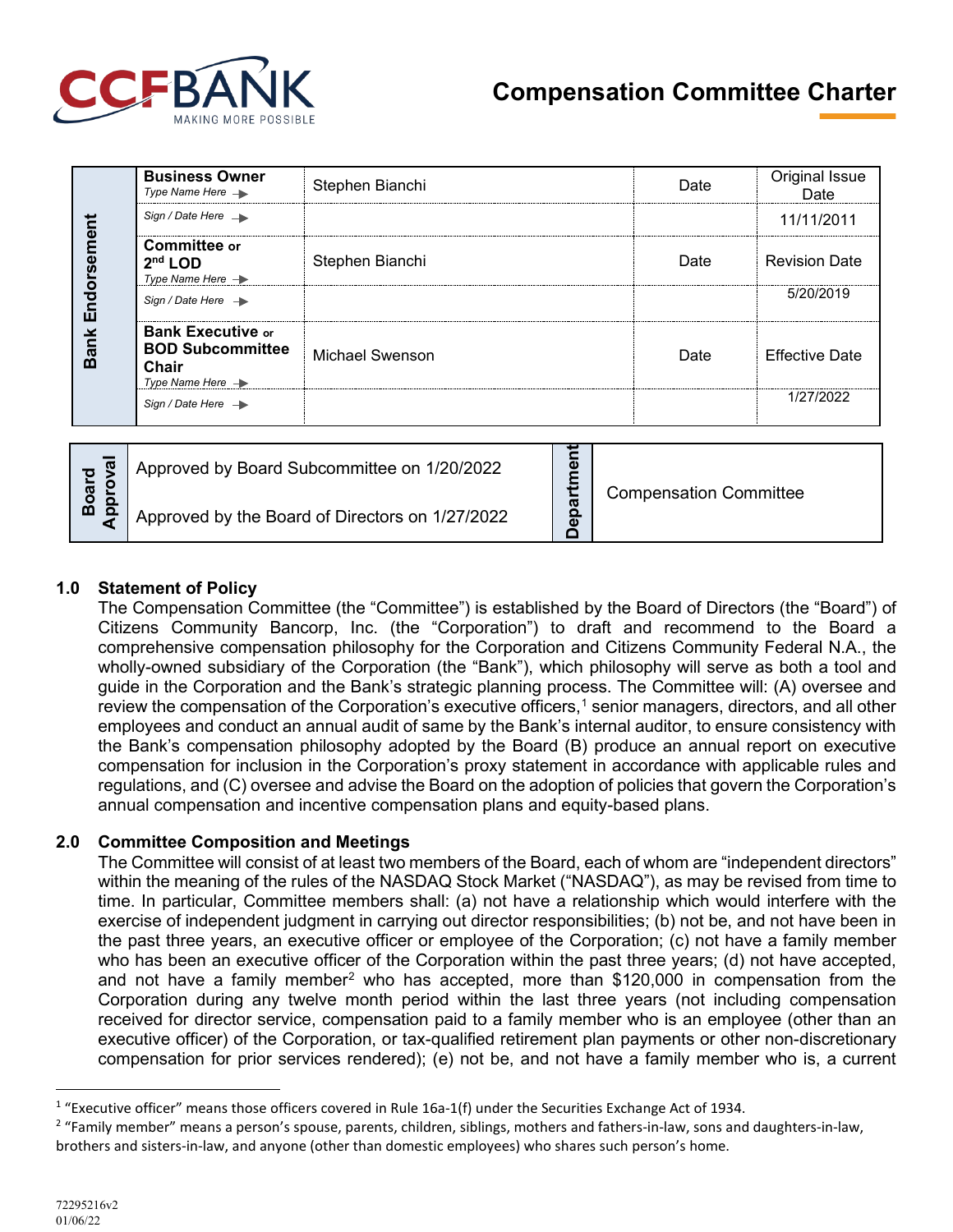partner of the Corporation's independent registered public accounting firm or who is a partner or employee of Corporation's independent registered public accounting firm who worked on the Corporation's audit at any time during any of the past three years; (f) not be, and not have a family member who is, employed as an executive officer of another company where any of the Corporation's current executive officers during the past three years served on the compensation committee of such other company; and (g) not be, and not have a family who is, a partner in (but not a limited partner), or a controlling shareholder or an executive officer of an organization that has made to or received from the Corporation payments for property or services (including charitable donations) in an amount which, in the current or any of the last three fiscal years, exceeds the greater of the following (other than payments arising solely from investments in the Corporation's securities; or payments under non-discretionary charitable contribution matching programs): (i) 5% of recipient's consolidated gross revenues or (ii) \$200,000. In addition, in affirmatively determining the independence of any director who will serve on the Committee, the Board must consider all factors specifically relevant to determining whether a director has a relationship to the Corporation which is material to that director's ability to be independent from management in connection with the duties of a Committee member, including, but not limited to: (i) the source of compensation of such director, including any consulting, advisory or other compensatory fee paid by the Corporation to such director; and (ii) whether such director is affiliated with the Corporation, a subsidiary of the Corporation or an affiliate of a subsidiary of the Corporation. All Committee members shall also be "non-employee directors" as defined by Rule 16b-3 under the Securities Exchange Act of 1934, as amended (the "Exchange Act"). The members of the Committee and its Chairperson shall be appointed by the Board and may be removed by the Board in its discretion.

Each of the members of the Committee shall be appointed by the Board to serve on the Committee until his or her successor has been duly elected and qualified. Unless a chairperson is elected by the Board, the members of the Committee may designate a chairperson by majority vote of the full Committee membership.

# **3.0 Committee Duties, Responsibilities and Process**

The responsibilities of the Committee shall include:

- 3.1 Ensuring and requiring that the Chief Executive Officer of the Corporation is not present during voting or deliberations by the Compensation Committee on his or her compensation.
- 3.2 Reviewing and approving the goals and objectives of the Corporation relating to the Chief Executive Officer's compensation; evaluating the Chief Executive Officer in light of those goals and objectives; and determining the Chief Executive Officer's compensation, including salary, bonus and incentive and equity compensation, based on this evaluation.
- 3.3 Reviewing and approving the goals and objectives of the Corporation relating to the compensation of the Corporation's other executive officers; evaluating the performance of those executive officers in light of these goals and objectives; and, determining the compensation of those executive officers including salary, bonus and incentive and equity compensation, based on this evaluation.
- 3.4 If required by applicable rules of the Securities and Exchange Commission, producing an annual report on executive compensation for inclusion in the Corporation's proxy statement.
- 3.5 Making recommendations to the Board with respect to incentive compensation plans and equity-based plans, including amendments thereto; establishing criteria for the granting of options and other equity awards to the Corporation's officers; and reviewing and approving the granting of such options and other equity awards in accordance with such criteria.
- 3.6 Administering the Corporation's incentive compensation plans and equity-based plans in accordance with the responsibilities assigned to the Committee under any and all such plans.
- 3.7 Reviewing and making recommendations to the Board with respect to the compensation of the directors of the Corporation.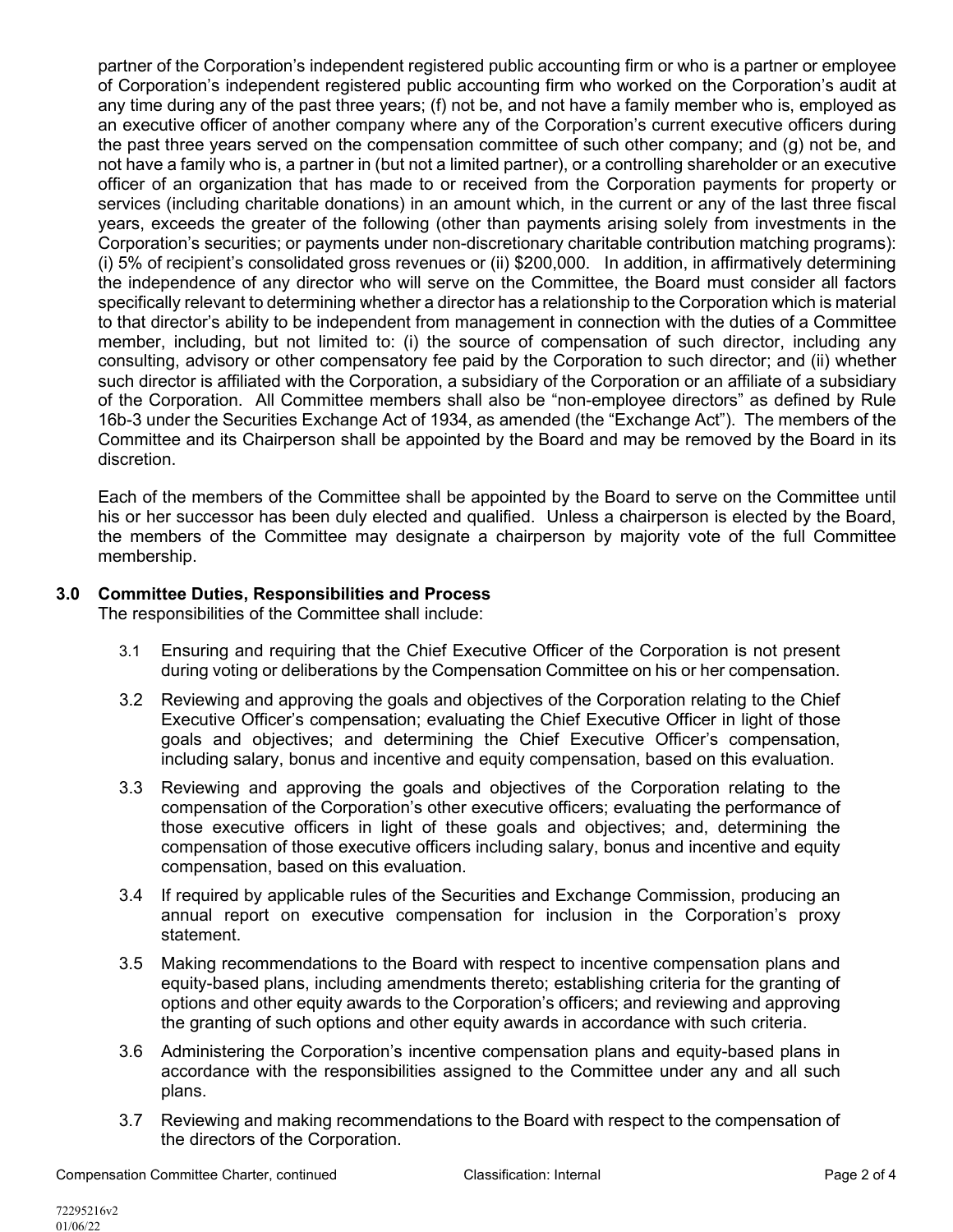- 3.8 Performing an annual review and evaluation of the compensation structures, and merit pay program of the Bank.
- 3.9 At least annually, reviewing and assessing the adequacy of this Charter and recommending any proposed changes to the Board for approval.
- 3.10 Having the sole discretion to retain or obtain the advice of a compensation consultant, legal counsel or other adviser.
- 3.11 Being responsible for the appointment, compensation and oversight of the work of any compensation consultant, legal counsel and other adviser it retains.
- 3.12 Assessing the results of the most recent say-on-pay vote (to determine whether any changes to pay policies are needed).
- 3.13 Overseeing compliance with director stock ownership guidelines provided in the Corporate Governance Guidelines.
- 3.14 Overseeing the assessment of risks associated with the Corporation's compensation programs and practices in the context of its risk profile, together with its other risk mitigation and risk management programs, to ensure that these programs and practices work together for the long-term benefit of Citizens and its stockholders and to determine whether such compensation policies and practices are reasonably likely to have a material adverse effect on the Corporation.
- 3.15 Reviewing Compensation Discussion and Analysis.

The Board shall review annually the scope of responsibilities of the Committee and the effectiveness with which the Committee has carried out its responsibilities during the foregoing year. The Committee shall report to the Board and shall have such power and authority as is necessary for it to fulfill its responsibilities. The Committee shall perform such functions and retain such authority until otherwise provided by the Board or unless any such matter is specifically approved by the Board.

### **4.0 Outside Advisors**

The Committee shall have the authority to retain or terminate (or obtain the advice of), at its sole discretion, any compensation consultants, independent legal counsel or other advisor to assist the Committee in its responsibilities, but only after taking into consideration the following six factors:

- 4.1 The provision of other services to the Corporation by the person that employs the compensation consultant, legal counsel or other adviser;
- 4.2 The amount of fees received from the Corporation by the person that employs the compensation consultant, legal counsel or other adviser, as a percentage of the total revenue of the person that employs the compensation consultant, legal counsel or other adviser;
- 4.3 The policies and procedures of the person that employs the compensation consultant, legal counsel or other adviser that are designed to prevent conflicts of interest;
- 4.4 Any business or personal relationship of the compensation consultant, legal counsel or other adviser with a member of the compensation committee;
- 4.5 Any stock of the Corporation owned by the compensation consultant, legal counsel or other adviser; and
- 4.6 Any business or personal relationship of the compensation consultant, legal counsel, other adviser of the person employing the adviser with an Executive Officer of the Corporation.

The Corporation shall provide the Committee with appropriate funding for payment of compensation, fees and expenses to any compensation consultant, legal counsel or other advisor that the Committee may deem appropriate to engage to assist it with its duties and responsibilities.

### **5.0 Meetings**